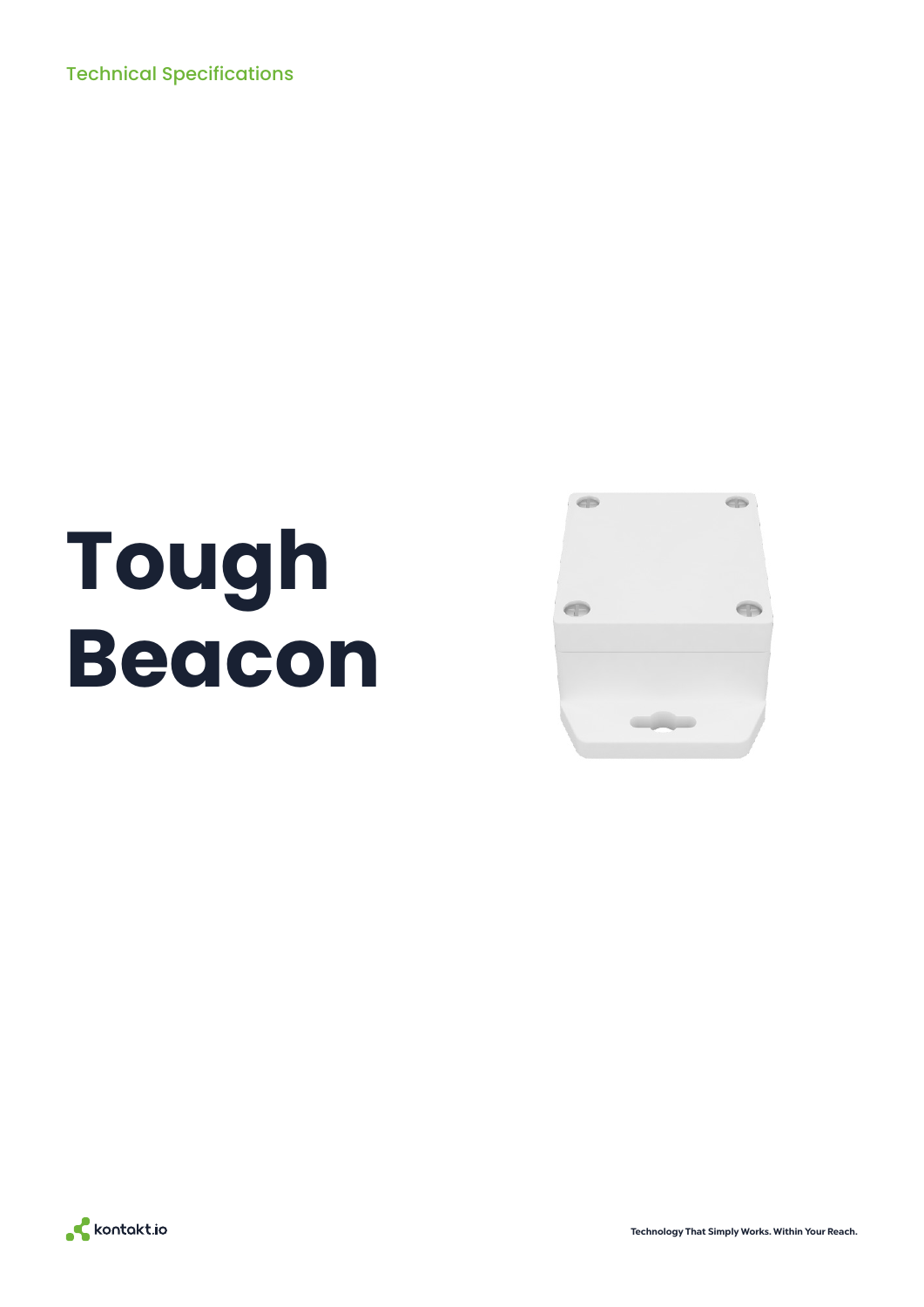### Technical Specifications **Tough Beacon**

| <b>Dimensions</b>        | <b>Height</b>                              | 94 mm (3.7 in)                                  |
|--------------------------|--------------------------------------------|-------------------------------------------------|
|                          | <b>Width</b>                               | 58 mm (2.28 in)                                 |
|                          | Depth                                      | 35 mm (1.38 in)                                 |
|                          | Weight                                     | from 101 grams (3.56 oz)                        |
| <b>Microcontroller</b>   |                                            | Nordic Semiconductor nRF52832                   |
| <b>Connectivity</b>      | <b>Bluetooth</b>                           | Bluetooth 4.2 compliant, Bluetooth 5 compatible |
|                          | Range                                      | up to 70 meters                                 |
|                          | <b>Available transmission power levels</b> | 1 (-20dBm), 2 (-16dBm), 3 (-12dBm),             |
|                          |                                            | 4 (-8dBm), 5 (-4dBm), 6 (0dBm), 7 (4dBm)        |
|                          | Sensitivity                                | $-96$ d $Bm$                                    |
| <b>Battery and Power</b> | <b>Model</b>                               | CR 2477                                         |
|                          | <b>Type</b>                                | Lithium Manganese Dioxide Coin Battery          |
|                          | <b>Total Capacity</b>                      | 2000mAH                                         |
|                          | Replaceable                                | yes                                             |
|                          | Battery life (Tx=-12dBm; interval: 350ms)  | up to 50 months                                 |
|                          |                                            |                                                 |
| <b>Sensors</b>           |                                            | Accelerometer, Temperature                      |
| <b>Functionalities</b>   |                                            | RTC, dataflash memory                           |
| <b>Casing</b>            | <b>Material</b>                            | PC                                              |
|                          | Colors                                     | light grey                                      |
|                          | Protection                                 | $IP-65$                                         |
|                          | <b>Flame resistance</b>                    | fire class UL 94 HB                             |
|                          | <b>Mounting</b>                            | I mounting hole                                 |
|                          | Customization                              | no                                              |
|                          | Antibacterial surface                      | no                                              |
| <b>Environmental</b>     | <b>Operating Temperature</b>               | $-20^{\circ}C$ / + 60°C (-4°F / +140°F)         |
| <b>Requirements</b>      | Humidity (non-condensing)                  | from 0% to 95%                                  |
| <b>Beacon Standards</b>  | iBeacon                                    | Yes                                             |
| <b>Compatibility**</b>   | Eddystone                                  | Yes                                             |
|                          | <b>Kontakt.io Secure Profile</b>           | Yes                                             |
|                          | Custom frames possible for large orders    | Yes                                             |
|                          |                                            |                                                 |
| <b>Warranty</b>          |                                            | 12 months                                       |
|                          |                                            |                                                 |

#### **Recommended for:**

Asset Tracking (RTLS): Outdoor Environments